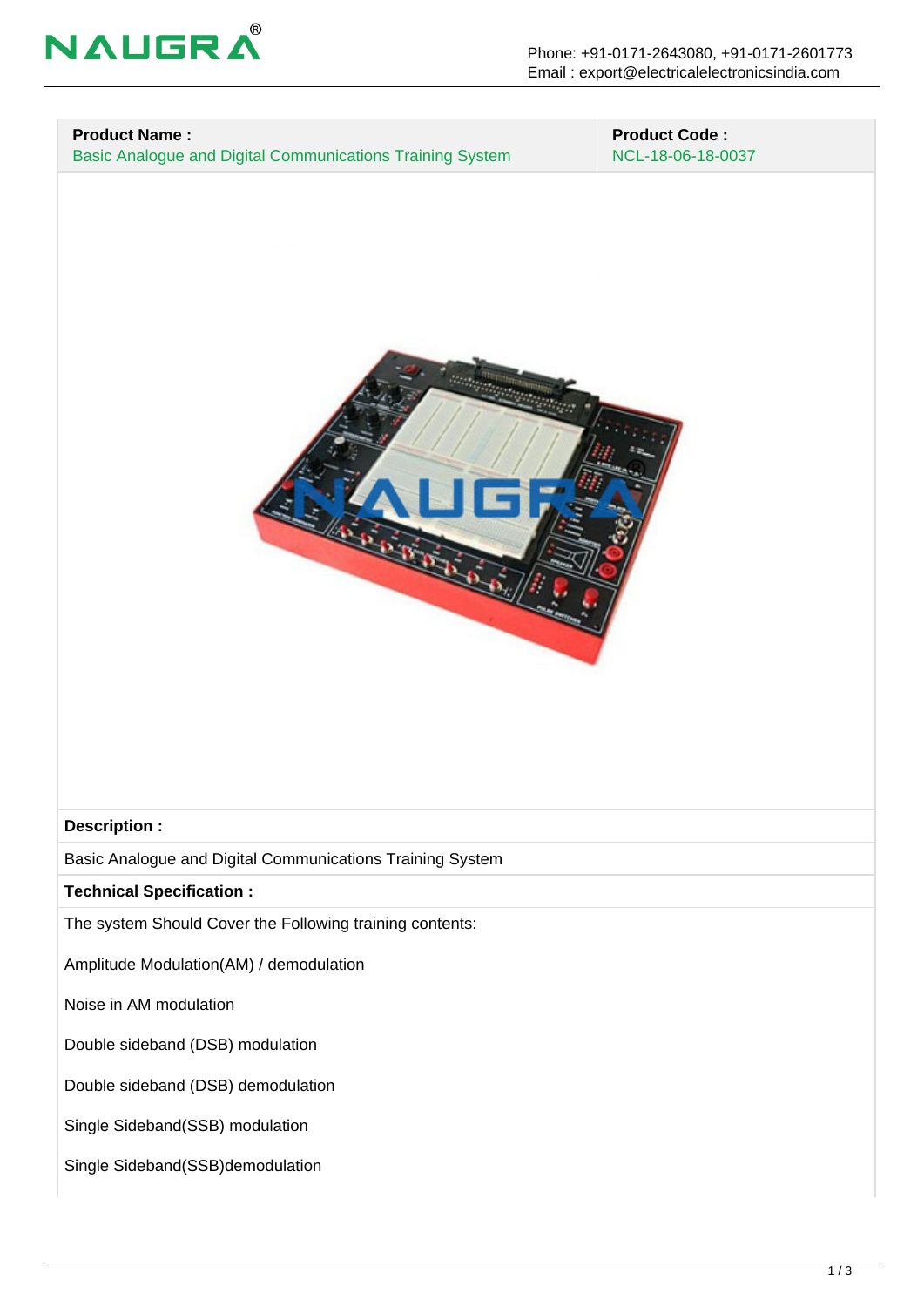

FM modulation / demodulation

Sampling & reconstruction

PCM encoding /decoding

Time Division Multiplexing(TDM)

An introduction to Armstrong's modulator

Phase division modulation & demodulation

Pulse width modulation & demodulation

BW limiting and restoring digital signal

Amplitude Shift Keying (ASK)

Frequency Shift Keying (FSK)

Binary Phase Shift Keying (BFSK)

Quadrature Phase Shift Keying(QPHK)

Message Translation & inversion

Carrier acquisition using the PLL

SNR &eye diagram

PCM and SNDR

ASK demodulation using product detection

FSK generation (Switching method) & demodulation

Principles of GFSK

Spread spectrum –DSSS modulation & demodulation

PN sequences spectra and noise generation

Line coding and bit clock regeneration

Delta modulation & demodulation

Delta – sigma modulation & demodulation

Observation of AM &DSBSC signals in the frequency Domain

Data recovery

Intersymbol Interference (ISI)